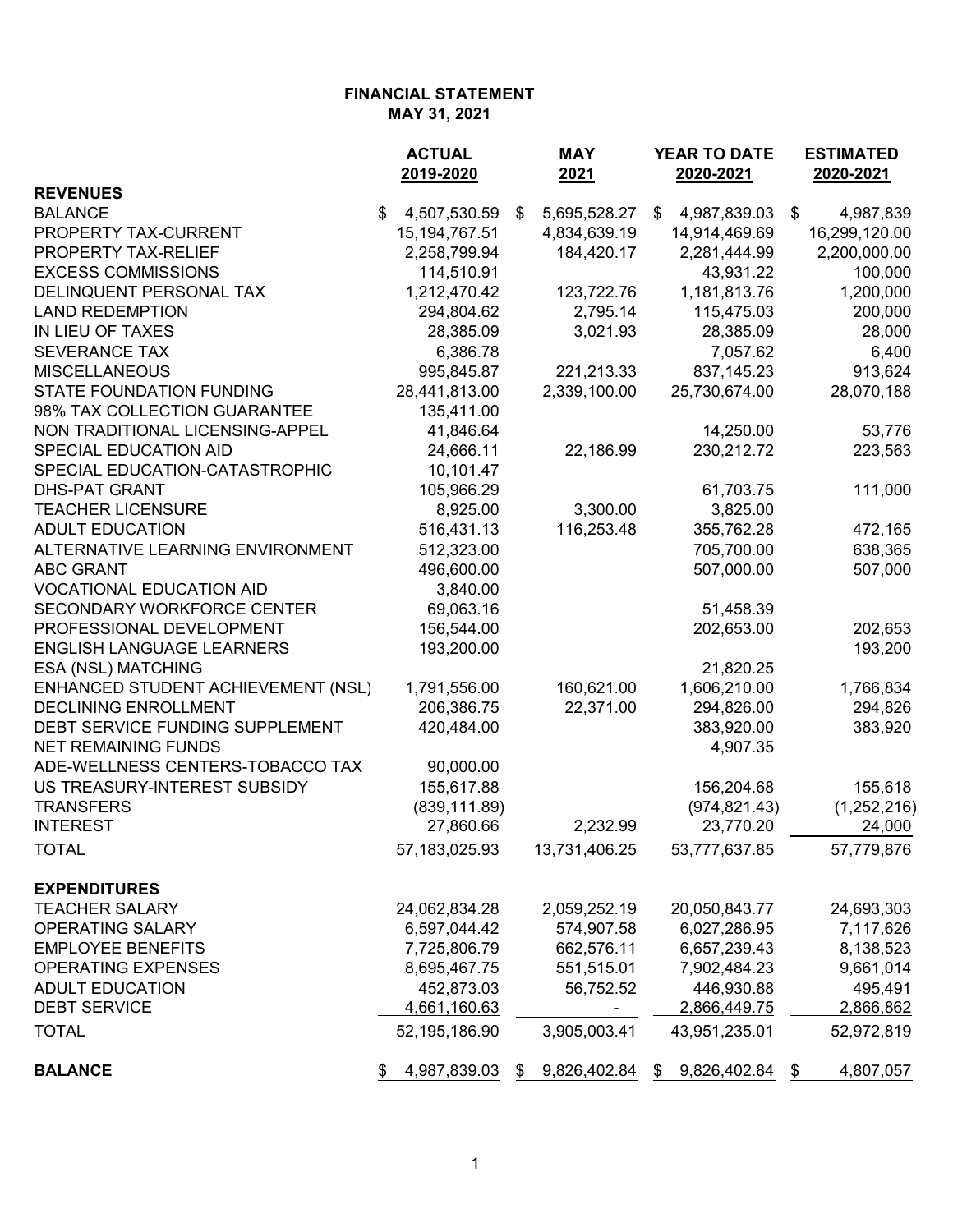|                                                                                | <b>ACTUAL</b><br>2019-2020 | <b>MAY</b><br>2021 | <b>YEAR TO DATE</b><br>2020-2021 | <b>ESTIMATED</b><br>2020-2021 |
|--------------------------------------------------------------------------------|----------------------------|--------------------|----------------------------------|-------------------------------|
|                                                                                | <b>BUILDING FUND</b>       |                    |                                  |                               |
| <b>REVENUES</b>                                                                |                            |                    |                                  |                               |
| <b>BALANCE</b>                                                                 | \$<br>4,792,375.09         | 4,586,326.16<br>\$ | 5,567,998.24<br>\$               | 5,567,998<br>\$               |
| <b>GOOD FAITH DEPOSIT</b>                                                      | 94,001.53                  |                    | 4,907.35                         |                               |
| ACADEMIC FACILITIES PARTNERSHIP                                                | 3,185,938.12               |                    |                                  |                               |
| <b>DEBT SAVINGS TRANSFER</b>                                                   |                            |                    |                                  |                               |
| NET REMAINING REFUNDING BONDS                                                  | 3,942,627.85               |                    | (4,907.35)                       |                               |
| <b>INTEREST</b><br>DONATIONS-TURF/SCOREBOARD                                   | 64,602.72<br>210,000.00    | 915.14             | 9,100.82<br>35,500.00            | 50,000                        |
| <b>REFUND PRIOR YEAR EXPENDITURES</b>                                          |                            |                    |                                  | 189,000                       |
| <b>TRANSFER-OPERATING</b>                                                      | 600,000.00                 |                    | 673,446.42                       | 1,000,000                     |
| <b>TRANSFERS-TURF</b>                                                          | 8,500.00                   |                    | 12,500.00                        |                               |
| <b>TOTAL</b>                                                                   | 12,898,045.31              | 4,587,241.30       | 6,298,545.48                     | 6,806,998                     |
| <b>EXPENDITURES</b>                                                            |                            |                    |                                  |                               |
| <b>LAND</b>                                                                    |                            |                    |                                  |                               |
| <b>PURCHASED SERVICES</b>                                                      | 434,631.04                 | 17,004.11          | 519,824.57                       | 508,280                       |
| <b>EQUIPMENT &amp; FURNITURE</b>                                               | 773,265.59                 | (430.79)           | 110,320.34                       | 10,000                        |
| <b>BUILDINGS-REMODELING</b>                                                    |                            |                    | 699,311.23                       |                               |
| <b>BUILDINGS-NEW &amp; ADDITIONS</b><br><b>RENTAL-EQUIPMENT &amp; VEHICLES</b> | 5,339,581.27               |                    | 8,766.76                         |                               |
| <b>FEES</b>                                                                    | 200.00                     | 2,212.50           | 47,981.50                        |                               |
| <b>SUPPLIES</b>                                                                | 131,593.17                 | 2,085.81           | 89,896.39                        | 135,000                       |
| <b>IMPROVEMENTS</b>                                                            | 650,776.00                 | 327,420.47         | 583,495.49                       | 2,721,000                     |
| <b>TOTAL</b>                                                                   | 7,330,047.07               | 348,292.10         | 2,059,596.28                     | 3,374,280                     |
| <b>BALANCE</b>                                                                 | 5,567,998.24               | 4,238,949.20       | 4,238,949.20                     | 3,432,718.00                  |
| <b>RAI ANCE</b>                                                                | 3 003 505 70               | 3.606.081.30       | 3 313 601 30                     | 3 313 601 00                  |

| <b>BALANCE</b>               | 3,003,505.70 |    | 3,696,981.39             |          | 3,343,691.39   |    | 3,343,691.00 |
|------------------------------|--------------|----|--------------------------|----------|----------------|----|--------------|
| <b>INTEREST</b>              | 61,073.80    |    |                          |          | 51,914.99      |    | 61,073.00    |
| <b>TRANSFERS</b>             | 279,111.89   |    |                          |          | 301,375.01     |    | 292,216      |
| <b>SINKING FUND PAYMENTS</b> |              |    | $\overline{\phantom{0}}$ |          | $\blacksquare$ |    |              |
| <b>BALANCE</b>               | 3,343,691.39 |    | 3,696,981.39             |          | 3,696,981.39   |    | 3,696,980    |
| <b>TOTAL BUILDING FUND</b>   | 8.911.689.63 | S. | 7,935,930.59             | <b>S</b> | 7,935,930.59   | S. | 7,129,698    |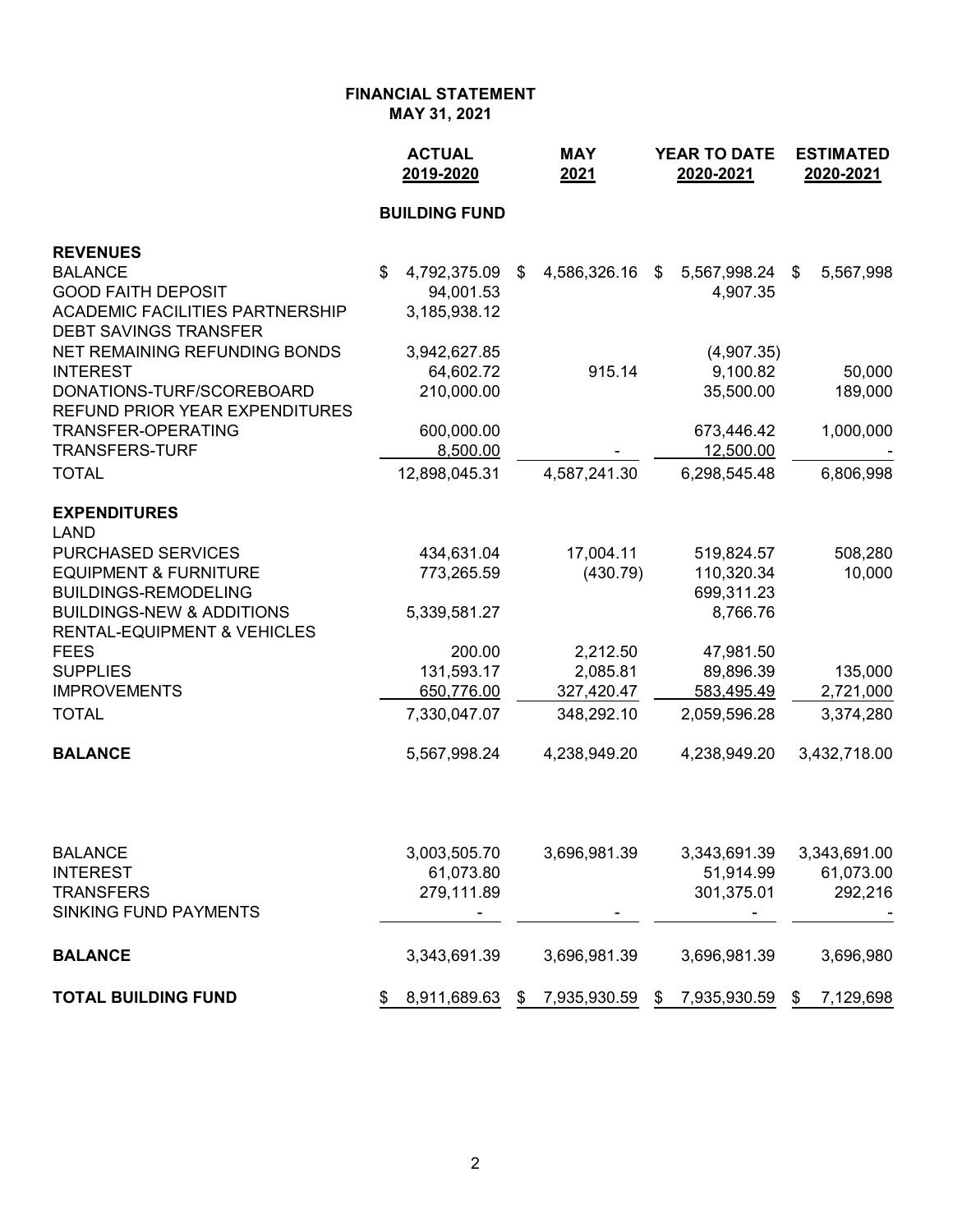|                                                                                                                                                                                                            | <b>ACTUAL</b><br>2019-2020           | <b>MAY</b><br>2021      | <b>YEAR TO DATE</b><br>2020-2021 | <b>ESTIMATED</b><br>2020-2021 |
|------------------------------------------------------------------------------------------------------------------------------------------------------------------------------------------------------------|--------------------------------------|-------------------------|----------------------------------|-------------------------------|
|                                                                                                                                                                                                            | <b>BUILDING FUND-ADULT EDUCATION</b> |                         |                                  |                               |
| <b>REVENUES</b><br><b>BALANCE</b><br><b>GENERAL IMPROVEMENT PAYMENT</b><br>REFUND PRIOR YEAR EXPENDITURE<br><b>TOTAL</b>                                                                                   | \$<br>4,989.10 \$<br>4,989.10        | 4,989.10 \$<br>4,989.10 | 4,989.10 \$<br>4,989.10          | 4,989<br>4,989                |
| <b>EXPENDITURES</b><br>ARCHITECT & ENGINEERS<br><b>PURCHASED SERVICES</b><br><b>LAND &amp; IMPROVEMENTS</b><br><b>BUILDINGS-NEW &amp; ADDITIONS</b><br><b>SUPPLIES</b><br><b>EQUIPMENT</b><br><b>TOTAL</b> |                                      |                         |                                  |                               |
| <b>BALANCE</b>                                                                                                                                                                                             | \$<br>4,989.10                       | \$<br>4,989.10          | \$<br>4,989.10                   | \$<br>4,989                   |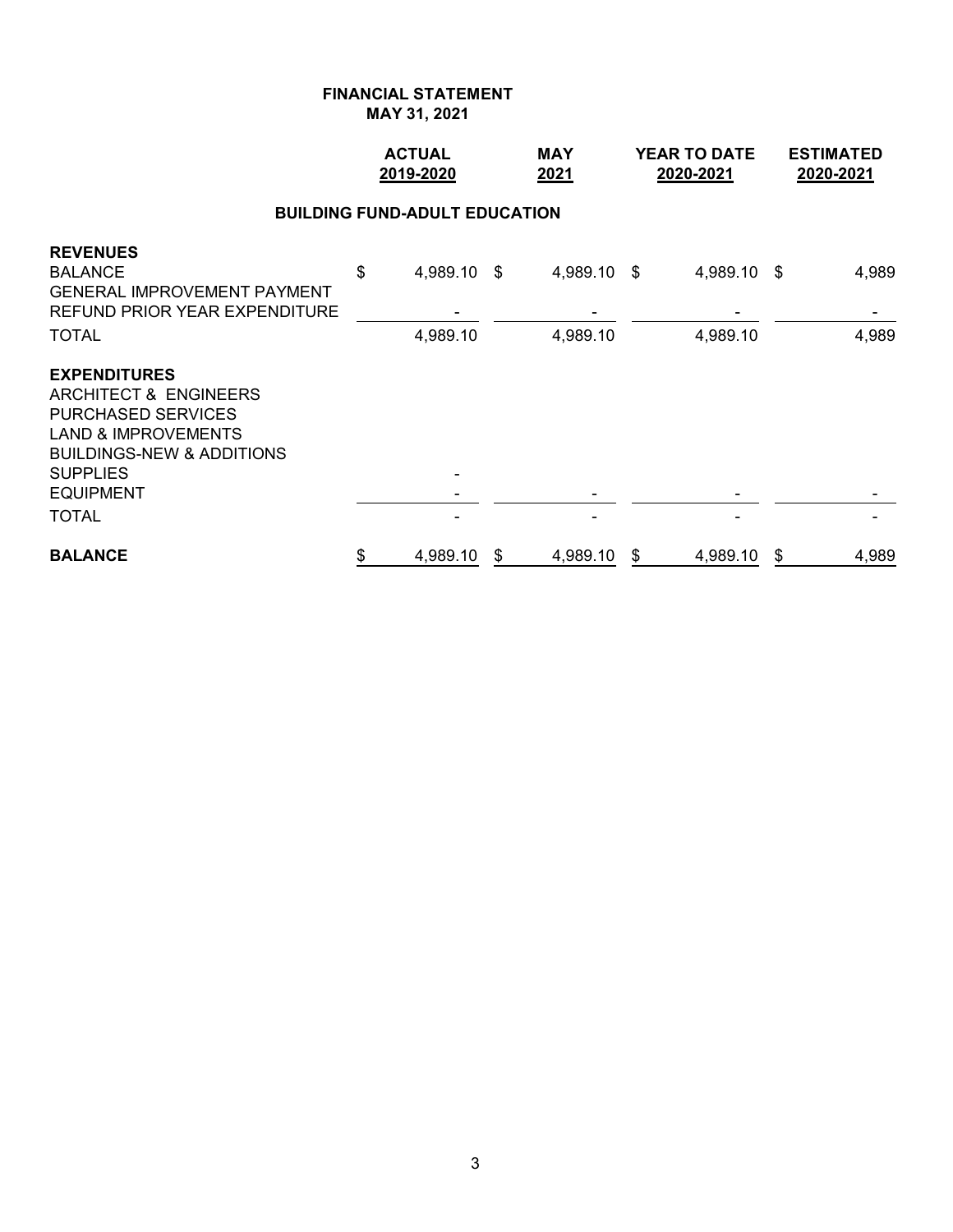# **FINANCIAL STATEMENT**

**MAY 31, 2021**

|                                           | <b>ACTUAL</b><br>2019-2020 |      | <b>MAY</b><br>2021 | YEAR TO DATE<br>2020-2021 | <b>ESTIMATED</b><br>2020-2021 |
|-------------------------------------------|----------------------------|------|--------------------|---------------------------|-------------------------------|
|                                           | <b>FEDERAL PROGRAMS</b>    |      |                    |                           |                               |
| <b>REVENUES</b>                           |                            |      |                    |                           |                               |
| <b>BALANCE</b>                            | \$<br>190,486.36           | - \$ | $(623, 653.97)$ \$ | 79,897.93 \$              | 79,898                        |
| TITLE I,                                  | 1,658,127.44               |      | 91,587.52          | 1,821,617.64              | 2,569,366                     |
| ARKANSAS MEDICAID PROGRAM                 | 107,724.60                 |      | 43,311.42          | 150,571.55                | 30,711                        |
| TITLE VI-B,                               | 1,228,712.98               |      | 155,438.91         | 1,143,450.01              | 1,404,351                     |
| <b>IDEA EARLY CHILDHOOD</b>               |                            |      | 5,930.48           | 41,285.88                 | 59,433                        |
| <b>ARMAC</b>                              | 275,374.26                 |      |                    | 337,486.96                | 268,512                       |
| <b>VOCATIONAL REHABILITATION SERVICES</b> |                            |      |                    | 4,800.00                  |                               |
| TITLE I, MIGRANT                          | 121,677.44                 |      | 14,684.63          | 93,746.37                 | 143,339                       |
| <b>TITLE IIA</b>                          | 292,649.09                 |      |                    | 240,675.90                | 240,040                       |
| <b>TITLE III</b>                          | 64,772.42                  |      | 236.11             | 35,536.23                 | 64,861                        |
| <b>TITLE IV</b>                           | 120,951.91                 |      |                    | 128,956.61                | 128,430                       |
| DHS CHILD CARE                            |                            |      | 12,000.00          | 36,000.00                 |                               |
| ADE COVID EMERGENCY LEAVE                 |                            |      |                    | 330,512.83                |                               |
| <b>CARES ACT ESSER I</b>                  | 18,019.97                  |      | 18,547.20          | 1,387,665.28              | 1,329,498                     |
| <b>ESSER II</b>                           |                            |      | 477,255.08         | 1,194,830.22              |                               |
| CARES ACT-SCHOOL MEALS                    |                            |      |                    | 183,495.24                |                               |
| <b>ROTC REIMBURSEMENT</b>                 | 30,625.81                  |      | 2,137.67           | 33,837.05                 | 41,582                        |
| <b>ADULT ED</b>                           | 160,919.83                 |      | 15,497.83          | 132,572.40                | 206,695                       |
| <b>TOTAL</b>                              | 4,270,042.11               |      | 212,972.88         | 7,376,938.10              | 6,566,716                     |
| <b>EXPENDITURES</b>                       |                            |      |                    |                           |                               |
| <b>TITLE I</b>                            | 2,055,616.99               |      | 149,436.30         | 2,337,665.87              | 2,569,366                     |
| ARKANSAS MEDICAID PROGRAM                 | 78,725.03                  |      | 5,956.30           | 124,703.40                | 87,934                        |
| <b>TITLE VI-B</b>                         | 1,256,769.58               |      | 151,834.04         | 1,295,284.05              | 1,404,351                     |
| <b>IDEA EARLY CHILDHOOD</b>               |                            |      | (2,672.87)         | 38,613.01                 | 59,433                        |
| <b>ARMAC</b>                              | 386,905.66                 |      | 30,574.61          | 256,653.86                | 291,187                       |
| <b>VOCATIONAL REHABILITATION SERVICES</b> |                            |      |                    | 4,799.99                  |                               |
| TITLE I, MIGRANT                          | 121,677.44                 |      | 9,907.66           | 103,654.03                | 143,339                       |
| ADE COVID EMERGENCY LEAVE                 |                            |      |                    | 330,512.83                |                               |
| CARES ACT (ESSER I)                       | 18,019.97                  |      | 11,168.53          | 1,405,917.89              | 1,329,498                     |
| CARES ACT-SCHOOL MEALS                    |                            |      |                    | 670,172.47                |                               |
| CARES ACT (ESSER II)                      |                            |      | 141,744.40         | 849,616.38                |                               |
| <b>ROTC</b>                               | 30,625.81                  |      | 2,174.08           | 38,270.49                 | 41,582                        |
| <b>ADULT EDUCATION</b>                    | 160,919.83                 |      | 14,471.16          | 172,337.91                | 206,695                       |
| DHS CHILD CARE                            |                            |      | 500.84             | 15,321.86                 |                               |
| <b>TITLE IIA</b>                          |                            |      |                    |                           | 240,040                       |
| <b>TITLE III</b>                          | 64,772.42                  |      | 189.00             | 35,725.23                 | 64,861                        |
| TITLE IV                                  | 16,111.45                  |      |                    |                           | 128,430                       |
| <b>TOTAL</b>                              | 4,190,144.18               |      | 515,284.05         | 7,679,249.27              | 6,566,715                     |
| <b>BALANCE</b>                            | \$<br>79,897.93            | \$   | $(302, 311.17)$ \$ | $(302, 311.17)$ \$        |                               |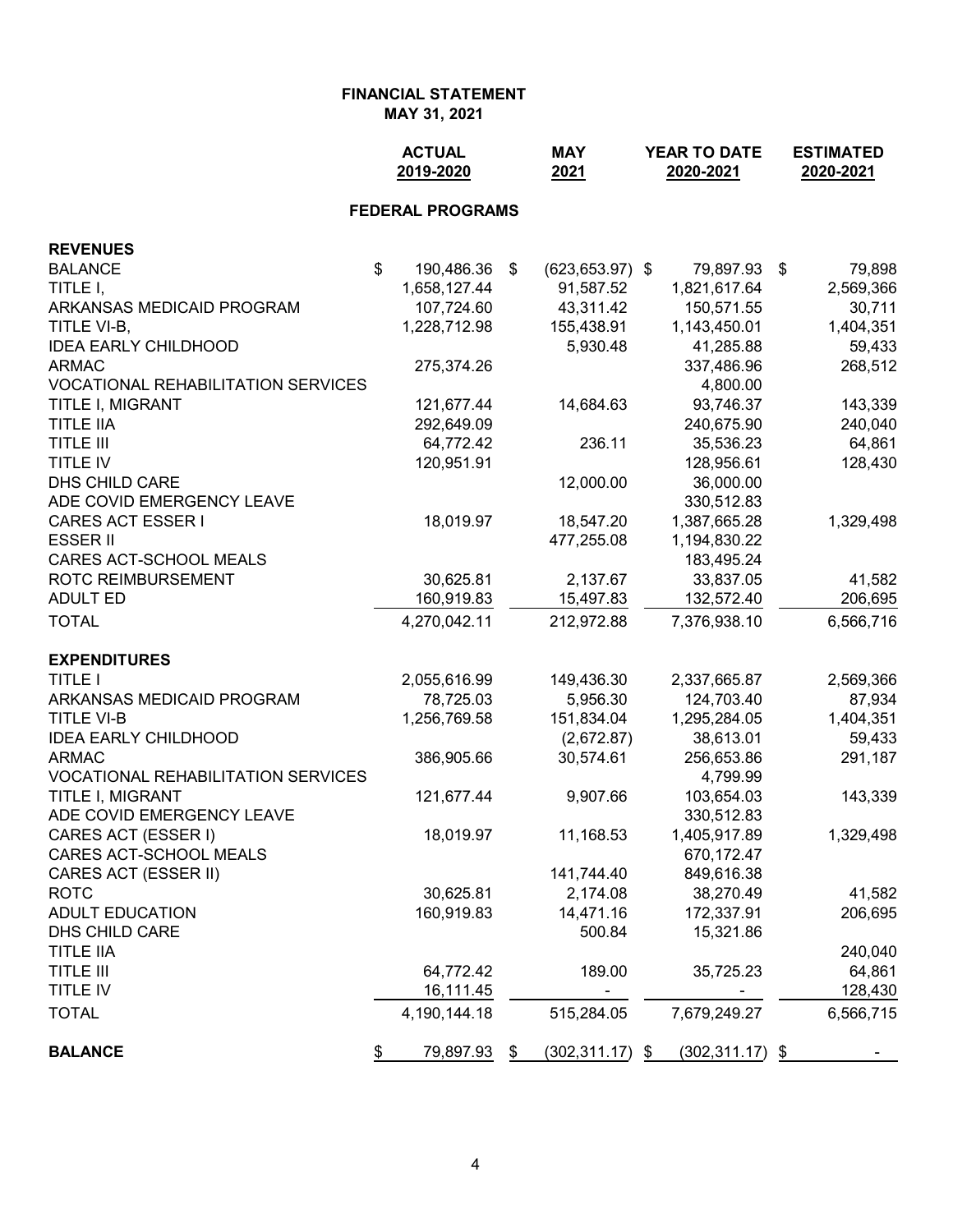|                                    | <b>ACTUAL</b><br>2019-2020 |                             |    |                 |    | <b>YEAR TO DATE</b><br>2020-2021 | <b>ESTIMATED</b><br>2020-2021 |                 |  |
|------------------------------------|----------------------------|-----------------------------|----|-----------------|----|----------------------------------|-------------------------------|-----------------|--|
|                                    |                            | <b>SCHOOL LUNCH PROGRAM</b> |    |                 |    |                                  |                               |                 |  |
| <b>REVENUES</b>                    |                            |                             |    |                 |    |                                  |                               |                 |  |
| <b>BALANCE</b>                     | \$                         | 857,133.54                  | \$ | 684,834.73 \$   |    | 646,895.40 \$                    |                               | 646,895         |  |
| <b>LUNCH &amp; BREAKFAST SALES</b> |                            | 284,610.06                  |    | 2,136.00        |    | 28,778.89                        |                               | 327,000         |  |
| <b>REIMBURSEMENT</b>               |                            | 1,790,488.98                |    | 317,962.42      |    | 2,163,007.47                     |                               | 2,253,000       |  |
| <b>LUNCH CHARGES</b>               |                            |                             |    |                 |    |                                  |                               | 40,000          |  |
| <b>OTHER INCOME</b>                |                            | 64,414.90                   |    | 11,098.60       |    | 61,373.32                        |                               | 90,300          |  |
| <b>TOTAL</b>                       |                            | 2,996,647.48                |    | 1,016,031.75    |    | 2,900,055.08                     |                               | 3,357,195       |  |
| <b>EXPENDITURES</b>                |                            |                             |    |                 |    |                                  |                               |                 |  |
| <b>SALARIES</b>                    |                            | 1,275,105.37                |    | 105,507.91      |    | 1,100,200.65                     |                               | 1,308,323       |  |
| <b>BENEFITS</b>                    |                            | 366,883.99                  |    | 28,646.81       |    | 314,631.18                       |                               | 381,711         |  |
| <b>FOOD PURCHASES</b>              |                            | 591,026.07                  |    | 77,780.07       |    | 604,737.55                       |                               | 945,000         |  |
| <b>OTHER EXPENSES</b>              |                            | 116,736.65                  |    | 7,258.09        |    | 83,646.83                        |                               | 175,000         |  |
| <b>TOTAL</b>                       |                            | 2,349,752.08                |    | 219,192.88      |    | 2,103,216.21                     |                               | 2,810,034       |  |
| <b>BALANCE</b>                     | \$                         | 646,895.40                  | \$ | 796,838.87      | \$ | 796,838.87                       |                               | 547,161         |  |
| <b>TOTAL BALANCES</b>              |                            | <u>\$14,631,311.09</u>      |    | \$18,261,850.23 |    | \$18,261,850.23                  |                               | \$12,488,905.00 |  |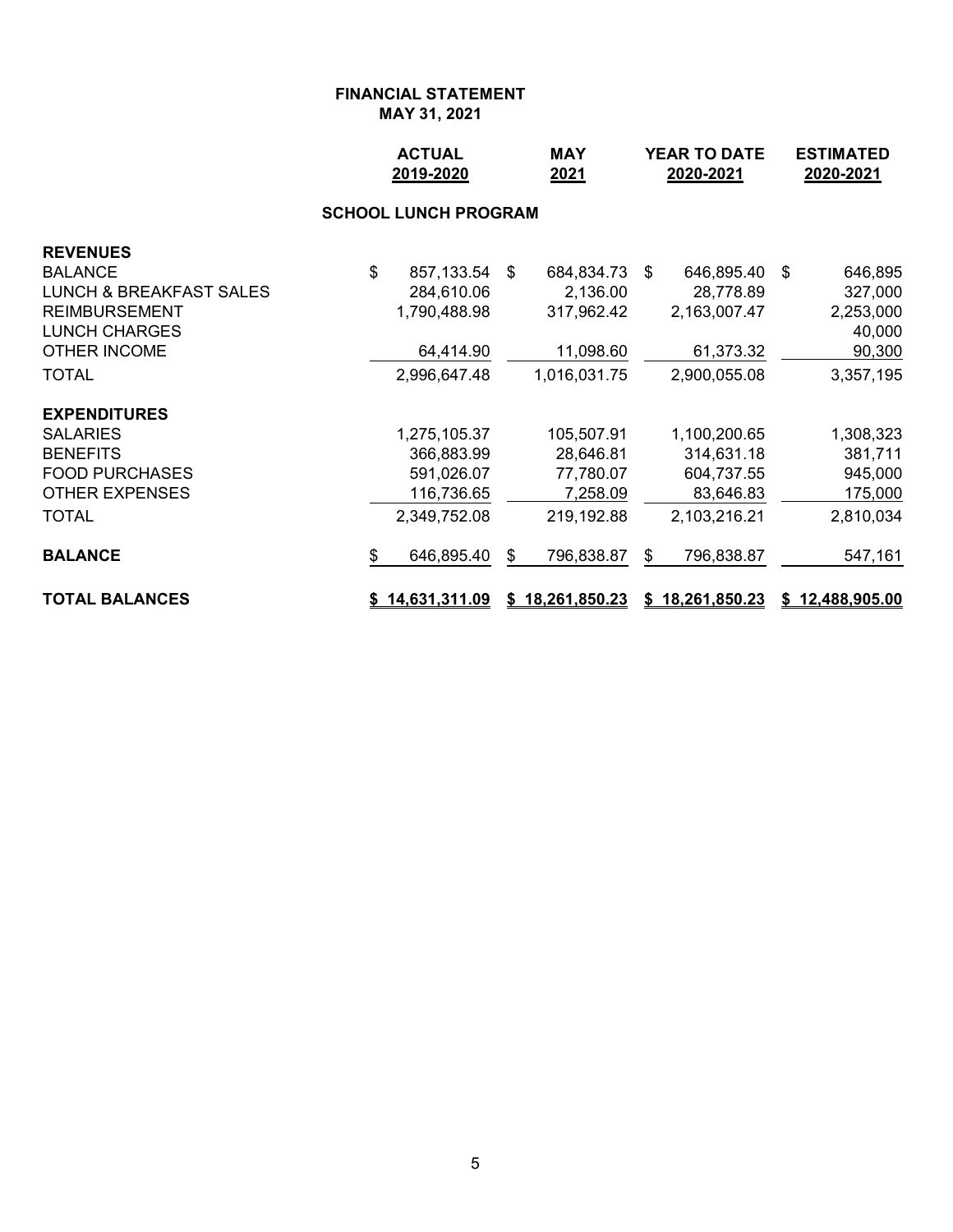| <b>ACTUAL</b> | MAY  | <b>YEAR TO DATE</b> |
|---------------|------|---------------------|
| 2019-2020     | 2021 | 2020-2021           |

## **SCHOOL ACTIVITY ACCOUNTS**

| <b>REVENUES</b>                 |                  |    |            |    |              |
|---------------------------------|------------------|----|------------|----|--------------|
| <b>BALANCE</b>                  | \$<br>614,405.62 | -S | 639,749.47 | -S | 571,961.98   |
| <b>ADMISSIONS</b>               | 148,528.94       |    | 7,177.00   |    | 139,253.41   |
| <b>SCHOOL SPONSORED SALES</b>   | 120,899.50       |    | 10,773.48  |    | 48,032.30    |
| STUDENT SPONSORED SALES         | 166,724.86       |    | 24,303.35  |    | 142,771.76   |
| OTHER STUDENT ACTIVITIES        | 99,912.92        |    | 6,339.87   |    | 110,696.76   |
| OTHER COMMUNITY SERVICES        | 5,647.33         |    |            |    | 2,140.80     |
| PRIVATE CONTRIBUTIONS           | 117,414.58       |    | 5,419.55   |    | 96,818.69    |
| <b>MISCELLANEOUS</b>            | 4,296.59         |    |            |    | 2,569.18     |
| TOTAL                           | 1,277,830.34     |    | 693,762.72 |    | 1,114,244.88 |
| <b>EXPENDITURES</b>             |                  |    |            |    |              |
| <b>SALARIES</b>                 |                  |    | 3,540.00   |    | 14,564.18    |
| <b>BENEFITS</b>                 |                  |    | 761.95     |    | 3,146.75     |
| <b>PURCHASES SERVICES</b>       | 185,461.86       |    | 6,465.27   |    | 95,437.09    |
| <b>SUPPLIES &amp; MATERIALS</b> | 448,755.64       |    | 40,539.55  |    | 338,802.99   |
| <b>FIXED ASSETS</b>             | 27,907.61        |    |            |    | 3,433.46     |
| <b>DUES &amp; FEES</b>          | 43,743.25        |    | 2,942.00   |    | 19,346.46    |
|                                 | 705,868.36       |    | 54,248.77  |    | 474,730.93   |
| <b>BALANCE</b>                  | 571,961.98       | S  | 639,513.95 | S  | 639,513.95   |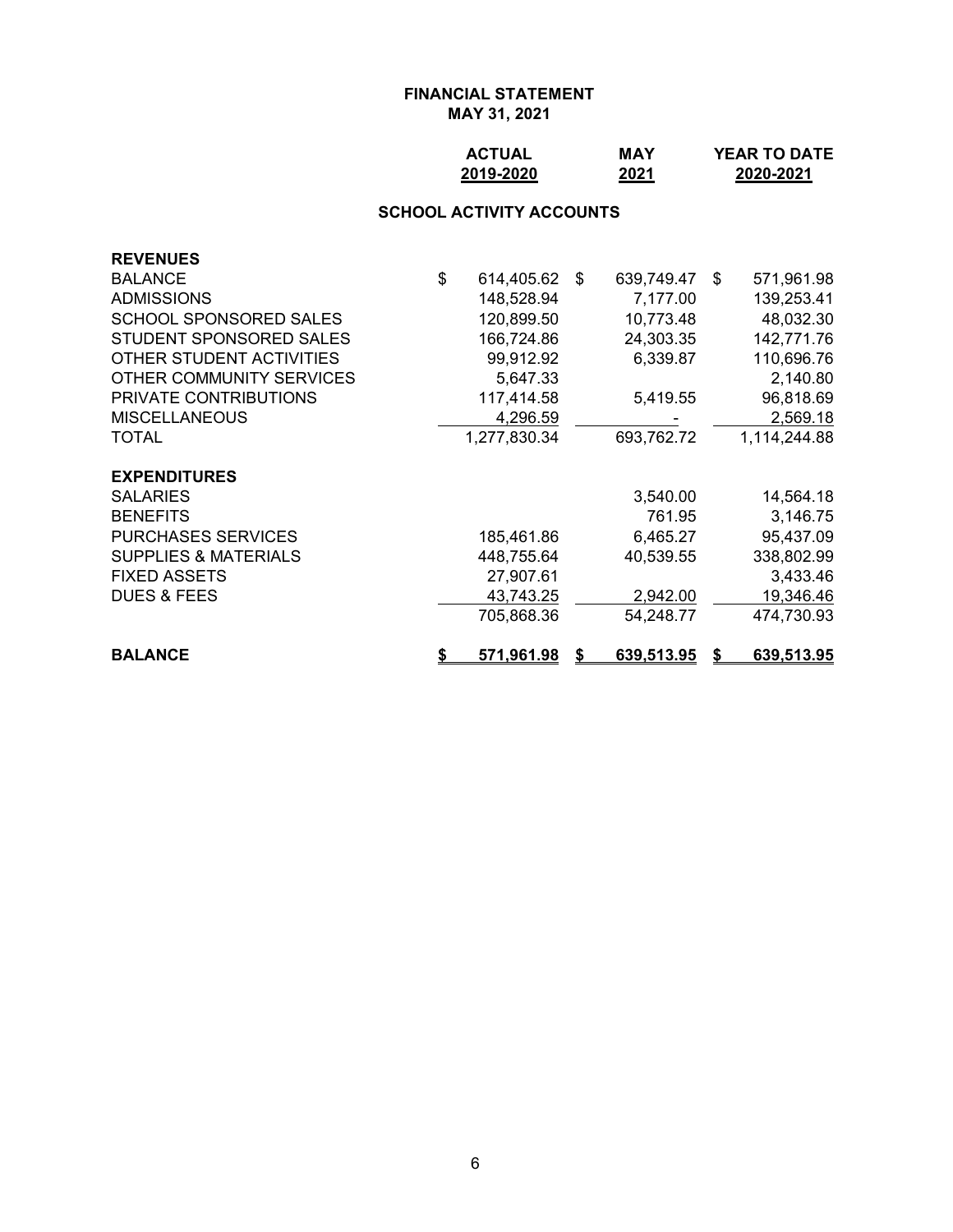#### **CITIZENS BANK ACCOUNT BALANCES MAY 31, 2021**

CHECKING ACCOUNT #0376886401 \$ 11,191,611.94

#### **SCHEDULE OF INVESTMENTS MAY 31, 2021**

PURCHASED CERTIFICATE OF DEPOSIT 03/04/2021 IN THE AMOUNT OF \$3,712,336.98 AT A RATE OF .25% MATURING 06/04/2021 **\$ 3,712,336.98**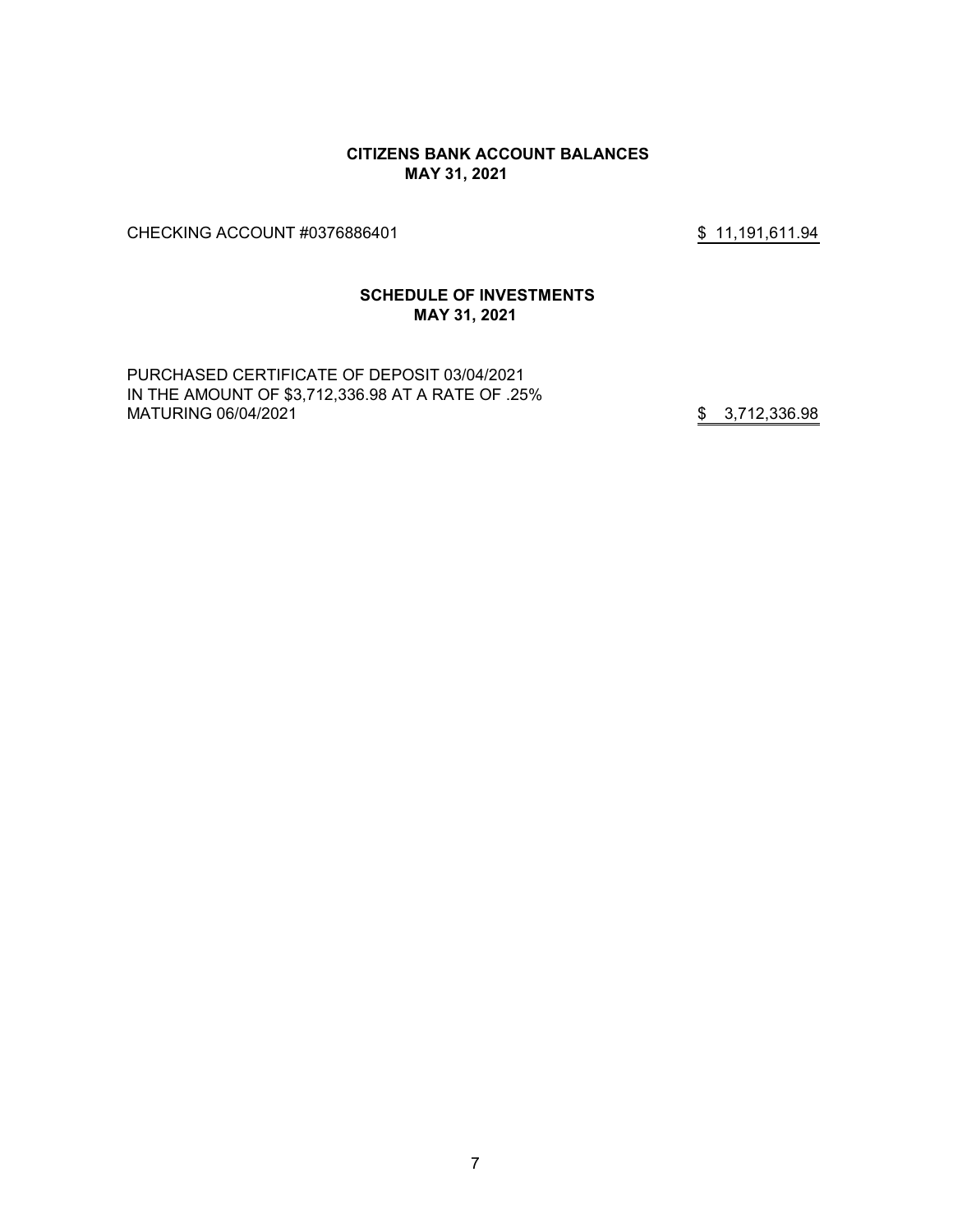# **MISCELLANEOUS INCOME ACCOUNT ANALYSIS MAY 2021**

| <b>OPERATING FUNDS</b>                     | <b>MAY</b>          | <b>YEAR TO DATE</b> |
|--------------------------------------------|---------------------|---------------------|
| <b>G/T ADVANCED PLACEMENT</b>              |                     | 12,700.00           |
| ARVEST GRANT - BASEBALL                    |                     |                     |
| NBC STATE BONUS PASS THRU                  | 213,763.00          | 213,763.00          |
| ADE COMPUTER SCIENCE BONUS PASS THRU       |                     | 4,702.78            |
| PRIVATE DONATIONS                          |                     | 20.25               |
| POINTER PLACE REIMBURSEMENT                |                     | 12,000.00           |
| BASKETBALL REIMBURSE SCORING TABLE         |                     | 13,357.51           |
| EARLY CARE & EDUCATION GRANT               |                     |                     |
| AR SCHOOL RECOGNITION                      |                     |                     |
| GENERAL IMPROVEMENT FUND GRANT-ADULT ED    |                     |                     |
| NEW CTE PROGRAM START UP GRANTS            |                     | 20,120.56           |
| FACILITIES & TRANSPORTATION REIMBURSEMENT  |                     | 96.63               |
| PERCENTAGE THEATER ADMISSIONS              |                     |                     |
| <b>MASCOT ROYALTIES</b>                    |                     | 581.27              |
| <b>HALL OF HONOR</b>                       |                     |                     |
| <b>REIMBURSEMENT FEES</b>                  |                     | 95.84               |
| PRIOR YEAR LUNCH CHARGES                   |                     | 275.55              |
| <b>GAME &amp; FISH GRANT</b>               |                     | 22,939.41           |
| REFUND PRIOR YEAR EXPENSES                 | 7,174.18            | 32,492.38           |
| CAREER NEW PROGRAM START UP                |                     |                     |
| <b>EMPLOYEE JURY/SUBPOENA FEES</b>         |                     | 15.00               |
| HANNA OIL-GAS & ROYALTY                    |                     | 17.32               |
| STEPHENS PRODUCTION-GAS ROYALTIES          |                     | 78.42               |
| <b>WAELDER OIL &amp; GAS-GAS ROYALTIES</b> |                     | 2.06                |
| <b>XTO ENERGY-GAS ROYALTY</b>              |                     |                     |
| <b>MERIT ENERGY-GAS ROYALTY</b>            | 302.10              | 2,274.79            |
| SALE OF FIXED ASSETS & SUPPLIES            |                     | 19,564.00           |
| <b>REBATE</b>                              |                     | 5,539.87            |
| ATU-REIMBURSEMENT CONCURRENT CREDIT        |                     | 420,848.00          |
| <b>JATC-FEES</b>                           |                     |                     |
| PAYROLL REIMBURSEMENT-TRANSFER             | (171.01)            | 13,572.87           |
| FEDERAL FLOOD CONTROL                      |                     | 92.92               |
| FEDERAL MINERAL LEASE                      | 0.06                | 5.86                |
| PROPERTY DAMAGES REIMBURSEMENTS            | 145.00              | 27,953.94           |
| <b>ETS HONORARIUM</b>                      |                     | 40.00               |
| <b>USAC E-RATE</b>                         |                     |                     |
| BLUEBIRD WNC445 SPECTRUM LEASE             |                     | 13,995.00           |
| <b>PHOTOGRAPHY</b>                         |                     |                     |
|                                            |                     |                     |
| <b>TOTAL</b>                               | \$<br>221,213.33 \$ | 837, 145.23         |